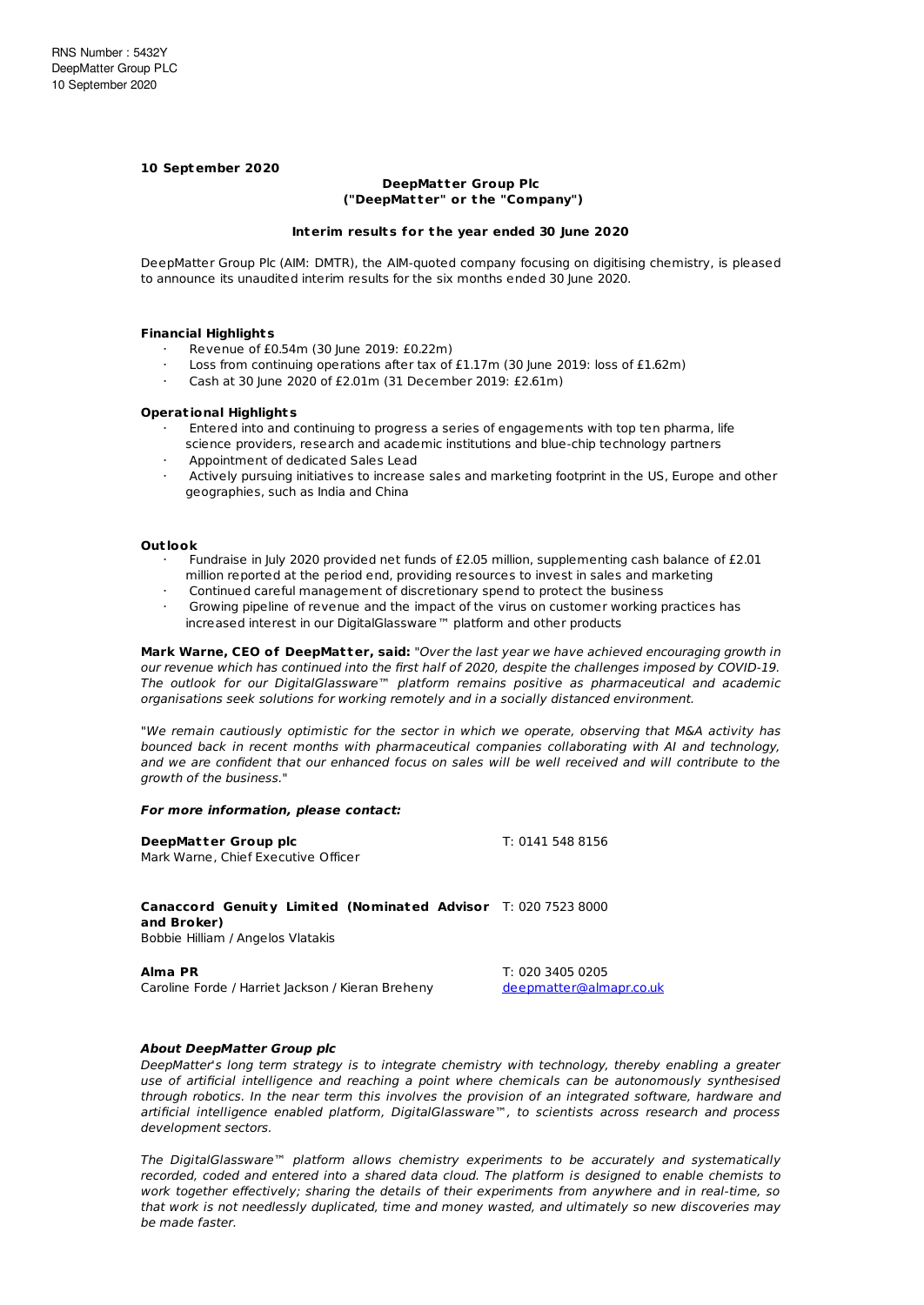# **Chief Execut ive Statement**

#### **Overview**

I am pleased to report that the Group continues to make encouraging progress, building on the successes from the second half of last year. We have maintained our careful stewardship of the business through the challenges of COVID-19 whilst continuing to increase engagement with blue-chip pharmaceutical companies and grow our market share.

For the first half of 2020, we report revenues that are over double those that were recognised in 2019 along with a reduced operating loss. The placing in July 2020 has strengthened the financial foundation of the Group, while our collaborations with blue-chip corporations reinforce the potential of the DigitalGlassware™ platform. In a world where laboratories are required to be digital, to allow chemists to work in a socially distanced environment resulting from the COVID-19 pandemic, the requirement for DigitalGlassware™ has accelerated. Laboratories across the world are seeking to modernise lab processes, increase productivity and importantly address the reproducibility crisis in chemistry.

## **Evolut ion of t he DigitalGlassware™ plat form**

Following the success of the pioneer programme in 2019, we have entered this period with a clear focus on sales execution. With a fundraise in July 2020 which provided us with net funds of £2.05 million to supplement our cash balance of £2.01 million reported at the period end, the Group has the resources to invest in sales and marketing which support our long-term objectives.

To this end we have recently appointed a dedicated Sales Lead for the Group, alongside our Group Marketing function and are actively pursuing initiatives to increase our sales and marketing footprints in the US, Europe and other geographies, such as India and China.

With a strengthened sales and marketing function, we now have the resources to reach the top 100 global pharmaceutical companies and beyond.

Despite substantially reduced availability of laboratory personnel working in industry resulting from the COVID-19 pandemic, and a complete shutdown in many academic institutes between March and August 2020, we are pleased that none of our previously announced engagements have been discontinued and we continue to see validation of the DigitalGlassware™ platform. Specifically:

- · Engagements and assessments of the DigitalGlassware™ platform with our top 10 pharma partners including AstraZeneca and Novartis have progressed steadily during 2020. Expansion of scope of DigitalGlassware™ deployments with these partners is under exploration.
- · Deployment of DigitalGlassware™ at the Cancer Research UK Beatson Institute Drug Discovery Unit progresses and is moving into assessment of how the technology is deployed with its chemistry partners located in China.
- There remains steady use of DigitalGlassware™ with previous pioneer programme partners o2h and Tocris.
- · Following the successful deployment at University of Nottingham's School of Chemistry during the first quarter of 2020 - the school is keen to implement as a teaching tool once teaching laboratories are up and running again.
- · Engagement with the University of Leeds will be reinitiated when the anticipated return of research personnel to the laboratories occurs later in 2020.
- · We continue to expand the range of 3rd party integrations available in DigitalGlassware™, including hardware sensors, LC-MS and ELNs. Our collaboration with Waters has already shown the power of integrating analytical data into the rich contextualised data directly measured through DigitalGlassware™.

## **Market and St rategy**

Despite some COVID-related disruption, the direction of travel for lab automation and the digitisation of chemistry remains clear. As labs across the world move away from outdated and inefficient processes, there is an increasing recognition of the speed, efficiency, and lower costs offered by the increased integration of innovative technology with the life sciences.

This remains the case in the drug discovery industry, where the major players in the pharmaceutical industry are increasingly digitising their lab processes, allowing them to use their time better and make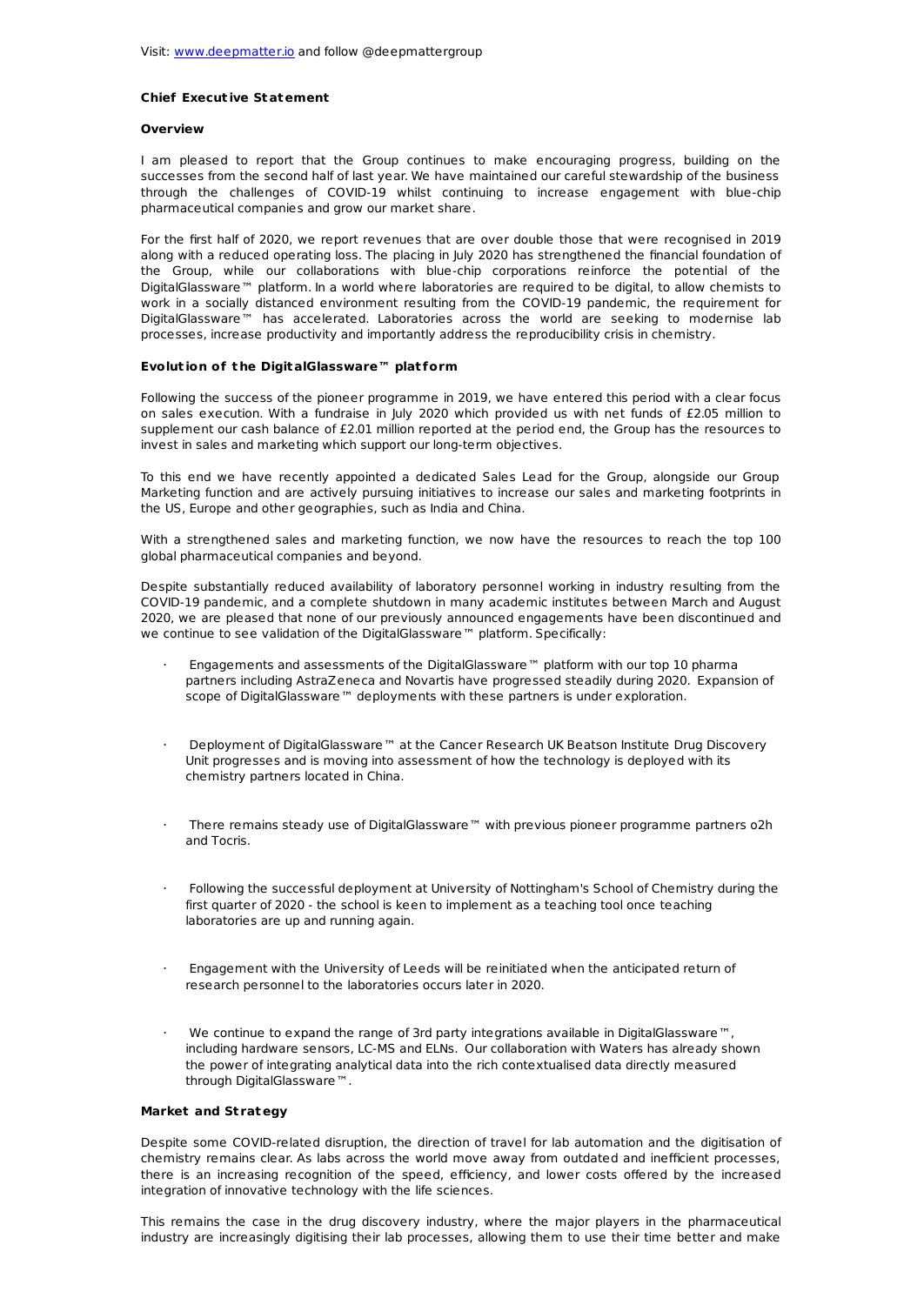improved decisions. Cloud labs, providing the ability for chemists to obtain and share data remotely and between sites, forms a key part of this trend.

As our core market continues to recognise the benefits of digitisation tools, both from pre-pandemic labof-the-future initiatives and more recently to specifically address the impact of COVID-19, we expect to see a steady growth in the data-driven lab and automation market.

We believe that we are well placed to capitalise on the current market environment and will continue to pursue our strategy to integrate chemistry with technology. Through continued customer acquisition and investment in revenue growth, we will be able to drive growth and ultimately deliver greater value to shareholders.

## **Financial Review**

The Group recognised revenues of £0.54 million in the first half of the year (30 June 2019: £0.22 million). This reflects both sales of DigitalGlassware™ and Infochem products and services from new customers and the recognition of software licence renewals.

In light of COVID-19, the Board took early measures in April 2020 to minimise discretionary spend, reduce overheads and protect the business during this period of uncertainty. The measures in place have partially been lifted, with certain staff returning from furlough whose roles are to support the growth of the business.

The Group incurred an operational loss for the six months ended 30 June 2020 of £1.17 million (H1 2019: £1.62 million). This is in line with the Board's expectations and includes capitalisation of certain R&D investment as the Group prepares for implementing the DigitalGlassware™ platform at scale and the launch of new functionality of ICSynth™ in the second half of 2020.

Just after the financial period, we completed a placing and subscription to raise gross proceeds of £2.14 million (£2.05 million net), at a price of 1.5 pence per new ordinary share of 0.01 pence each. Since then, the proceeds have further strengthened the Group's balance sheet and has allowed the Group to increase its investment in sales, marketing, distribution and support, enabling it to grow market share of its DigitalGlassware™ technology platform and cheminformatics product lines, including ICSynth.

The Group held cash balances at 30 June 2020 of £2.01 million (30 June 2019: £4.08 million).

## **Out look**

Over the last year we have achieved encouraging growth in our revenue which has continued into the first half of 2020, despite the challenges imposed by COVID-19. The outlook for our DigitalGlassware™ platform remains positive as pharmaceutical and academic organisations seek solutions for working remotely and in a socially distanced environment.

We remain cautiously optimistic for the sector in which we operate, observing that M&A activity has bounced back in recent months with pharmaceutical companies collaborating with AI and technology, and we are confident that our enhanced focus on sales will be well received and will contribute to the growth of the business.

Mark Warne Chief Executive Officer 10 September 2020

## **CONDENSED CONSOLIDATED ST ATEMENT OF COMPREHENSIVE INCOME FOR T HE SIX MONT HS T O 30 JUNE 2020**

|                                | 6 months<br>ended 30<br>June<br>2020<br>(Unaudited)<br>£'000 | 6 months<br>ended 30<br>lune<br>2019<br>(Unaudited)<br>£'000 | Year<br>ended 31<br>December<br>2019<br>(Audited)<br>£'000 |
|--------------------------------|--------------------------------------------------------------|--------------------------------------------------------------|------------------------------------------------------------|
| Continuing operations          |                                                              |                                                              |                                                            |
|                                |                                                              |                                                              |                                                            |
| Revenue                        | 536                                                          | 215                                                          | 1,196                                                      |
| Cost of Sales                  | (230)                                                        | (182)                                                        | (667)                                                      |
| <b>Gross Profit</b>            | 306                                                          | 33                                                           | 529                                                        |
| Research and development costs | (319)                                                        | (845)                                                        | (1,787)                                                    |
| Share based payments           | (58)                                                         | (168)                                                        | (278)                                                      |
| Administrative costs           | (1, 139)                                                     | (781)                                                        | (1,850)                                                    |
| <b>Operating loss</b>          | (1,210)                                                      | (1,761)                                                      | (3,386)                                                    |
| Finance income - net           | 3                                                            | 10                                                           | 23                                                         |
| Loss before tax                | (1,207)                                                      | (1,751)                                                      | (3,363)                                                    |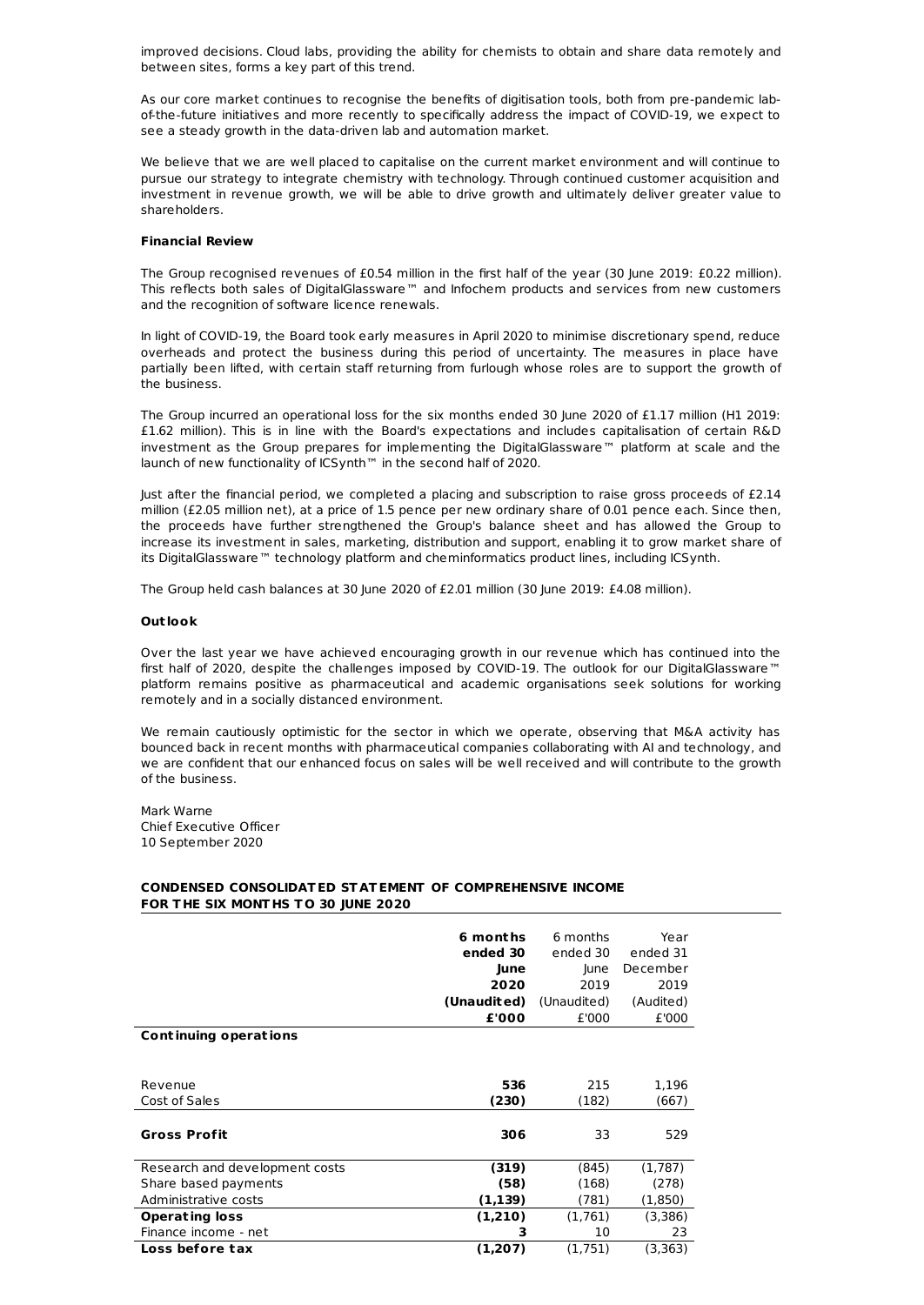| Income tax credit                              | 36       | 86      | 346            |
|------------------------------------------------|----------|---------|----------------|
| Loss from continuing operations                | (1, 171) | (1,665) | (3,017)        |
|                                                |          |         |                |
| <b>Discontinued Operations</b>                 |          |         |                |
| Profit from discontinued operations            |          | 29      | 22             |
| Profit on disposal of discontinued operations  |          | 14      | 14             |
| Net result from discontinued operations        |          | 43      | 36             |
| Loss and total comprehensive loss for          |          |         |                |
| the period                                     | (1,171)  | (1,622) | (2,981)        |
|                                                |          |         |                |
| Other comprehensive income                     |          |         |                |
| Amounts which may be reclassified to profit or |          |         |                |
| loss                                           |          |         |                |
| Currency translation differences               | 88       | 34      |                |
| Other comprehensive income for the year        | 88       | 34      | $\overline{7}$ |
| Total comprehensive loss for the year          | (1,083)  | (1,588) | (2,974)        |
| attributable to equity holders of the          |          |         |                |
| company                                        |          |         |                |
|                                                |          |         |                |
| Loss per share attributable to the             |          |         |                |
| equity holders of the Company:                 |          |         |                |
| Basic and diluted loss per share (pence) on    |          |         |                |
| continuing operations                          | (0.16)   | (0.25)  | (0.43)         |
| Basic and diluted loss per share (pence) on    |          |         |                |
| total operations                               | (0.16)   | (0.24)  | (0.42)         |

## **CONDENSED CONSOLIDATED ST ATEMENT OF CHANGES IN EQUIT Y FOR T HE SIX MONT HS ENDED 30 JUNE 2020**

|                                                             |       |       |       |                     | <b>Foreign</b><br><b>Shares currency</b> |                                                 |         |
|-------------------------------------------------------------|-------|-------|-------|---------------------|------------------------------------------|-------------------------------------------------|---------|
|                                                             | Share |       |       | Share Merger issued | to be transla-                           | tion Retained                                   |         |
|                                                             |       |       |       |                     |                                          | equity premium reserve reserve reserve earnings | Total   |
|                                                             | £'000 |       |       | £'000 £'000 £'000   | £'000                                    | £'000                                           | £'000   |
| Balance at 30 June 2018                                     | 55    | 3,287 | 5,334 | 204                 | $\overline{\phantom{0}}$                 | (1,744)                                         | 7,136   |
| Total comprehensive loss for                                |       |       |       |                     |                                          |                                                 |         |
| the six months to 31                                        |       |       |       |                     |                                          |                                                 |         |
| December 2018                                               |       |       |       |                     |                                          | (937)                                           | (937)   |
| Transactions with owners:                                   |       |       |       |                     |                                          |                                                 |         |
| Share based payment charge                                  |       |       |       |                     |                                          | 3                                               | 3       |
| <b>Balance at 31 December</b>                               |       |       |       |                     |                                          |                                                 |         |
| 2018                                                        | 55    | 3,287 | 5,334 | 204                 |                                          | (2,678)                                         | 6,202   |
| Loss for the six months to 30                               |       |       |       |                     |                                          |                                                 |         |
| June 2019                                                   |       |       |       |                     |                                          | (1,622)                                         | (1,622) |
| <b>Currency Translation</b>                                 |       |       |       |                     |                                          |                                                 |         |
| differences                                                 |       |       |       |                     | 34                                       |                                                 | 34      |
| <b>Total comprehensive loss</b>                             |       |       |       |                     |                                          |                                                 |         |
| for the six months to 30                                    |       |       |       |                     |                                          |                                                 |         |
| <b>June 2019</b>                                            |       |       |       |                     | 34                                       | (1,622)                                         | (1,588) |
| Transactions with owners:                                   |       |       |       |                     |                                          |                                                 |         |
| Issue of shares for cash                                    | 16    | 3,849 |       |                     |                                          |                                                 | 3,865   |
| Shares to be issued and                                     |       |       |       |                     |                                          |                                                 |         |
| issuable on acquisition of                                  |       |       |       |                     |                                          |                                                 |         |
| subsidiary                                                  | 3     |       | 637   | 1,070               |                                          |                                                 | 1,710   |
| Share based payment charge                                  |       |       |       |                     |                                          | 168                                             | 168     |
| Balance at 30 June 2019                                     | 74    | 7,136 | 5,971 | 1,274               | 34                                       | (4, 132)                                        | 10,357  |
| Loss for the six months to 31                               |       |       |       |                     |                                          |                                                 |         |
| December 2019                                               |       |       |       |                     |                                          | (1,359)                                         | (1,359) |
| <b>Currency Translation</b>                                 |       |       |       |                     |                                          |                                                 |         |
| differences                                                 |       |       |       |                     | (27)                                     |                                                 | (27)    |
| <b>Total comprehensive loss</b><br>for the six months to 31 |       |       |       |                     |                                          |                                                 |         |
| December 2019                                               |       |       |       |                     | (27)                                     | (1, 359)                                        | (1,386) |
|                                                             |       |       |       |                     |                                          |                                                 |         |
| Transactions with owners;                                   |       |       |       |                     |                                          |                                                 |         |
| Share based payment charge<br><b>Balance at 31 December</b> | ٠     |       | ۰     | -                   |                                          | 110                                             | 110     |
| 2019                                                        |       |       |       |                     |                                          |                                                 |         |
|                                                             | 74    | 7,136 | 5,971 | 1,274               | 7                                        | (5,381)                                         | 9,081   |
| Loss for the six months to 30                               |       |       |       |                     |                                          |                                                 |         |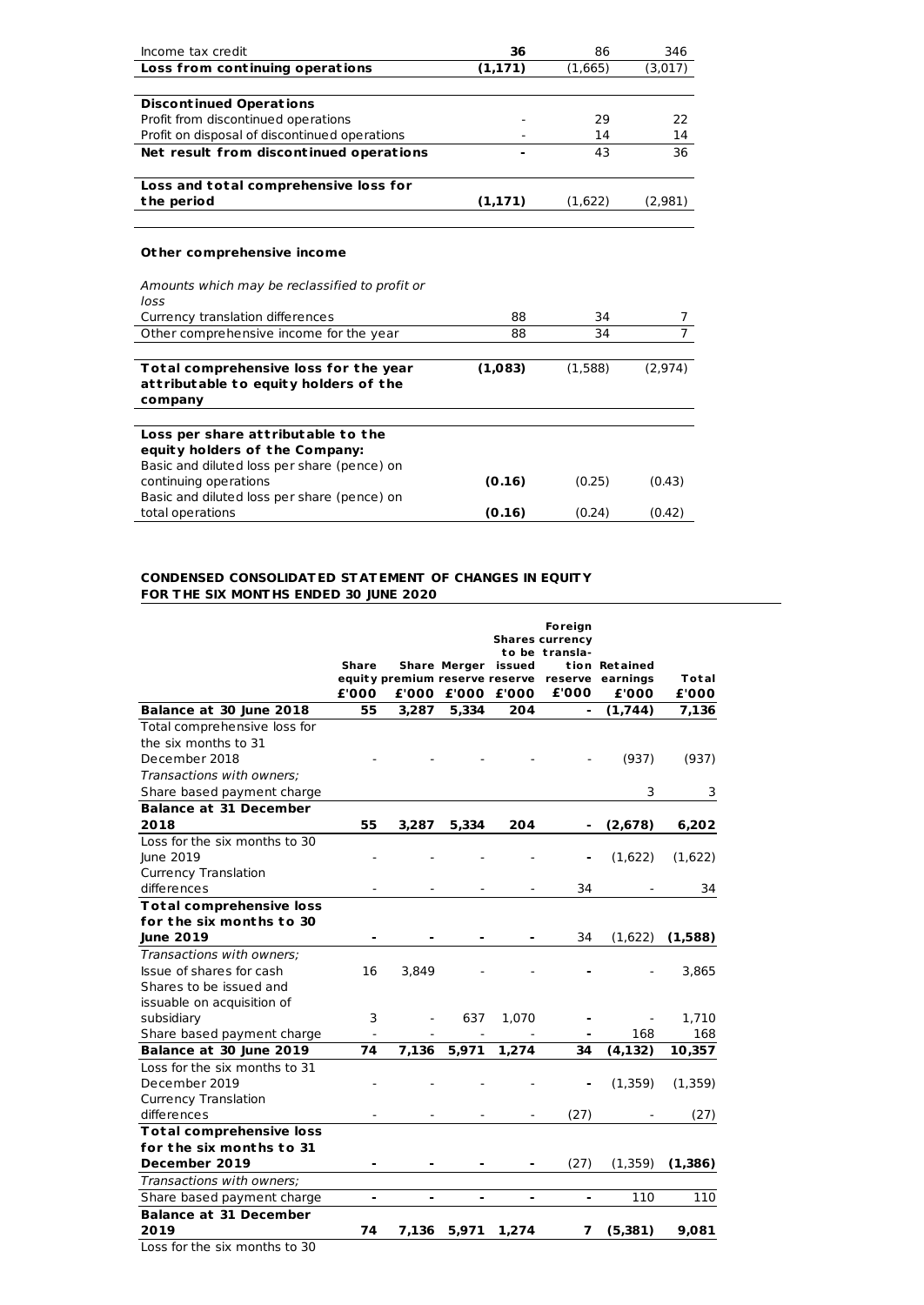| Balance at 30 June 2020         | 74 | 7.136 | 5,971 | 1.274          | 95  | (6.494) | 8.056               |
|---------------------------------|----|-------|-------|----------------|-----|---------|---------------------|
| Share based payment charge      | ۰  |       |       | $\blacksquare$ |     | 58      | 58                  |
| Transactions with owners;       |    |       |       |                |     |         |                     |
| <b>June 2020</b>                | ۰  |       |       | $\blacksquare$ | 88  |         | $(1,171)$ $(1,083)$ |
| for the six months to 30        |    |       |       |                |     |         |                     |
| <b>Total comprehensive loss</b> |    |       |       |                |     |         |                     |
| differences                     | ۰  |       |       | $\blacksquare$ | 88  | ۰       | 88                  |
| <b>Currency Translation</b>     |    |       |       |                |     |         |                     |
| June 2020                       | ۰  |       |       |                | . . |         | $(1,171)$ $(1,171)$ |
|                                 |    |       |       |                |     |         |                     |

## **CONDENSED CONSOLIDATED ST ATEMENT OF FINANCIAL POSITION AS AT 30 JUNE 2020**

|                                           | As at 30    | As at 30    | As at 31  |  |
|-------------------------------------------|-------------|-------------|-----------|--|
|                                           | June        | lune        | December  |  |
|                                           | 2020        | 2019        | 2019      |  |
|                                           | (Unaudited) | (Unaudited) | (Audited) |  |
|                                           | £'000       | £'000       | £'000     |  |
| <b>Assets</b>                             |             |             |           |  |
| <b>Non-current assets</b>                 |             |             |           |  |
| Intangible assets and goodwill            | 6,983       | 6,389       | 6,633     |  |
| Investments                               | 3           | 3           | 3         |  |
| Property, plant and equipment             | 36          | 205         | 41        |  |
| Right-of-use assets                       | 106         |             | 182       |  |
|                                           | 7,128       | 6,597       | 6,859     |  |
| <b>Current assets</b>                     |             |             |           |  |
| <b>Inventories</b>                        |             |             |           |  |
| Trade and other receivables               | 187         | 355         | 432       |  |
| Income tax asset                          | 107         | 86          | 172       |  |
| Cash and cash equivalents                 | 2,009       | 4,082       | 2,607     |  |
|                                           | 2,303       | 4,523       | 3,211     |  |
| <b>Liabilities</b>                        |             |             |           |  |
| <b>Current liabilities</b>                |             |             |           |  |
| Trade and other payables                  | (827)       | (612)       | (464)     |  |
| Lease liabilities                         | (84)        | (124)       | (123)     |  |
|                                           | (911)       | (736)       | (587)     |  |
|                                           |             |             |           |  |
| Net current assets                        | 1,392       | 3,787       | 2,624     |  |
| <b>Non-current liabilities</b>            |             |             |           |  |
| Lease liabilities                         | (24)        | (27)        | (61)      |  |
| Deferred tax                              | (440)       |             | (341)     |  |
| <b>Total non-current liabilities</b>      | (464)       | (27)        | (402)     |  |
| <b>Total net assets</b>                   | 8,056       | 10,357      | 9,081     |  |
| Shareholders' equity                      |             |             |           |  |
| Called up share capital                   | 74          | 74          | 74        |  |
| Share premium                             | 7,136       | 7,136       | 7,136     |  |
| Merger reserve                            | 5,971       | 5,971       | 5,971     |  |
| Shares to be issued reserve               | 1,274       | 1,274       | 1,274     |  |
| Foreign Currency Translation reserve      | 95          | 34          | 7         |  |
| Retained (deficit) / earnings             | (6, 494)    | (4, 132)    | (5, 381)  |  |
| Total equity attributable to shareholders |             |             |           |  |
| of the Company                            | 8,056       | 10,357      | 9,081     |  |

## **CONDENSED CONSOLIDATED ST ATEMENT OF CASH FLOWS FOR T HE SIX MONT HS ENDED 30 JUNE 2020**

|                                           | 6 months<br>ended 30 | 6 months<br>ended 30 | Year<br>ended 31<br>December |
|-------------------------------------------|----------------------|----------------------|------------------------------|
|                                           | June<br>2020         | lune<br>2019         | 2019                         |
|                                           | (Unaudited)          | (Unaudited)          | (Audited)                    |
|                                           | £'000                | £'000                | £'000                        |
| Cash flows from operating activities      |                      |                      |                              |
| Operating loss from continuing operations | (1,210)              | (1,761)              | (3,386)                      |
| Profit/loss from discontinued operations  |                      | 29                   | 29                           |
| Adjustments for:                          |                      |                      |                              |
| Depreciation and amortisation charges     | 306                  | 119                  | 558                          |
| Share based payments charge               | 58                   | 168                  | 278                          |
| Net exchange differences                  | 13                   |                      |                              |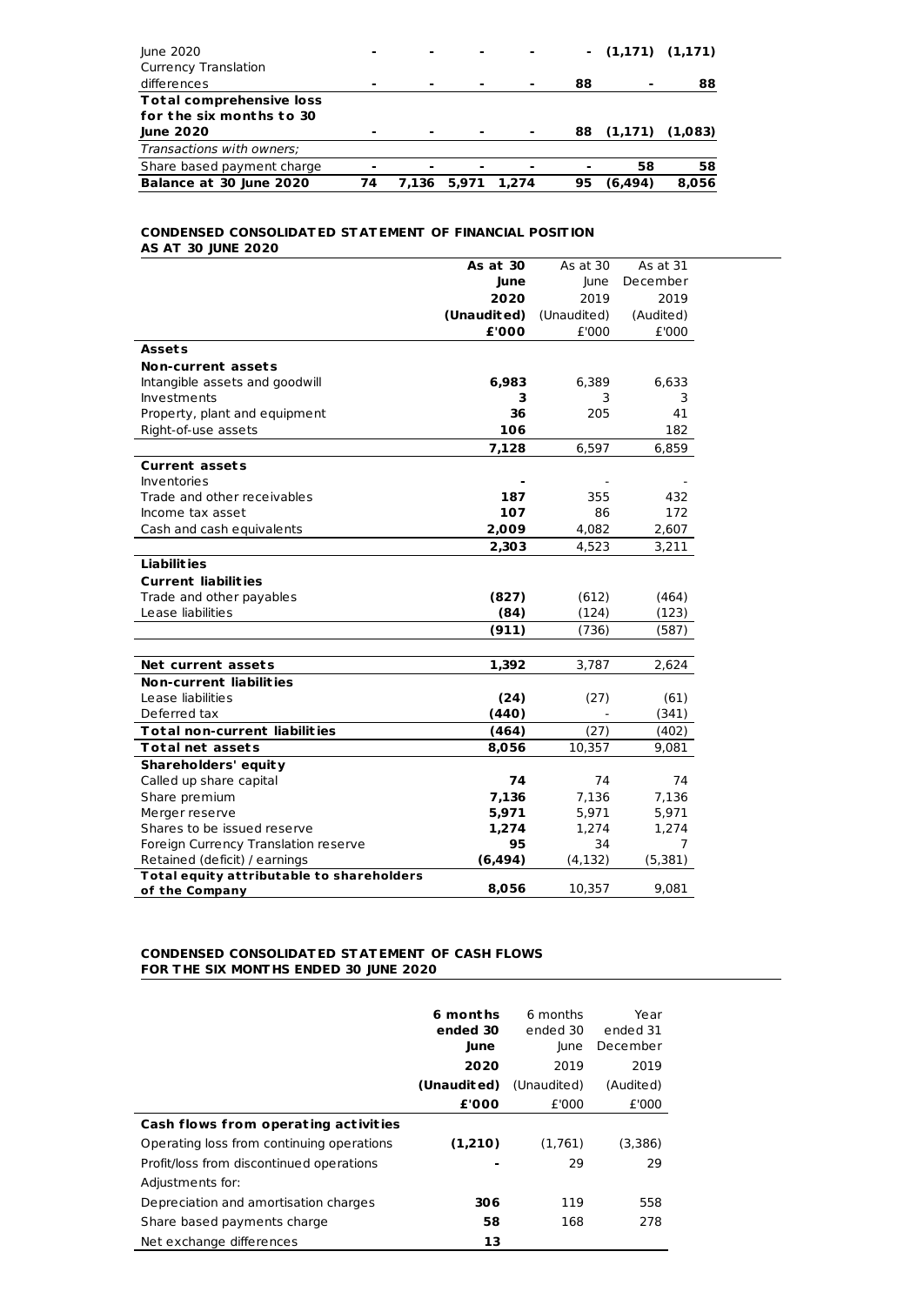| Operating cash outflows before                              |       |          |         |
|-------------------------------------------------------------|-------|----------|---------|
| movement in working capital                                 | (833) | (1, 445) | (2,521) |
| Decrease in inventories                                     |       | 74       | 74      |
| Decrease/(increase) in trade and other                      |       |          |         |
| receivables                                                 | 239   | (24)     | (51)    |
| Increase /(decrease) in trade and other                     |       |          |         |
| payables                                                    | 289   | 32       | (247)   |
| Cash used in operations                                     | (305) | (1, 363) | (2,745) |
| Interest received                                           | 5     | 11       | 28      |
| Taxation received                                           |       | 289      |         |
| Net cash used in operating activities                       | (300) | (1,063)  | (2,717) |
| Cash flows from investing activities                        |       |          |         |
| Purchase of property, plant and equipment                   | (19)  | (5)      | (12)    |
| Capitalisation of development costs                         | (386) | (38)     |         |
| Cash and bank in subsidiary at acquisition                  |       |          |         |
| net of cash payment                                         |       | 267      | 265     |
| Net cash used in investing activities                       | (405) | 224      | 253     |
| Cashflows from financing activities                         |       |          |         |
| Proceeds from issue of share capital                        |       | 4,005    | 4,005   |
| Transaction costs arising from the issue of                 |       |          |         |
| share capital                                               |       | (140)    | (140)   |
| Payment of lease liabilities                                | (83)  | (30)     | (107)   |
| Taxation received                                           | 172   |          | 289     |
| <b>Cash generated from financing</b>                        |       |          |         |
| act ivit ies                                                | 89    | 3,835    | 4,047   |
| Net increase/(decrease) in cash and                         |       |          |         |
| cash equivalents                                            | (616) | 2,996    | 1,583   |
| Cash and cash equivalents at beginning of                   |       |          |         |
| period                                                      | 2,607 | 1,086    | 1,086   |
| Effects of exchange rate changes on cash                    | 18    |          |         |
| and cash equivalents<br>Cash and cash equivalents at end of |       |          | (62)    |
| period                                                      | 2,009 | 4.082    | 2,607   |
|                                                             |       |          |         |

## **NOTES T O T HE CONDENSED CONSOLIDATED FINANCIAL ST ATEMENT S FOR T HE SIX MONT HS ENDED 30 JUNE 2020**

## **1) BASIS OF PREPARATION**

The condensed interim financial statements of DeepMatter Group Plc are unaudited condensed consolidated financial statements for the six months ended 30 June 2020. These include unaudited comparatives for the six months ended 30 June 2019 together with audited comparatives for the year ended 31 December 2019.

The interim financial statements do not include all of the information required for full annual financial statements and do not comply with all the disclosures in IAS 34 'Interim Financial Reporting' and should be read in conjunction with the Group's annual financial statements as at 31 December 2019. Accordingly, whilst the interim statements have been prepared in accordance with IFRS, they cannot be construed as being in full compliance with IFRS.

The financial information for the year ended 31 December 2019 does not constitute statutory financial statements within the meaning of section 435 of the Companies Act 2006. A copy of the audited financial statements for that year has been delivered to the Registrar of Companies. The Auditors' opinion on those financial statements was unqualified, did not draw attention to any matters by way of an emphasis of matter paragraph, and it contained no statement under section 498(2) or section 498(3) of the Companies Act 2006.

The accounting policies adopted are consistent with those followed in the preparation of the Group's annual financial statements for the year ended 31 December 2019. The Group has not early adopted any other standard, interpretation or amendment that has been issued but is not yet effective.

## **Going concern**

Information on the business environment, financial position and the factors underpinning the Group's future prospects and portfolio are included in the Chief Executive's Statement.

The group bank balance of £2.01 million at 30 June 2020 was strengthened subsequent to the period end when the Group completed a placing and direct subscription for new ordinary shares raising gross funds of £2.14 million on the 17 July 2020. As a result of the placing and the continued evolution of the Group's cost base in response to COVID-19, the Directors confirm that they are satisfied that the Group has adequate resources to continue in business based on the current liquid resources available. For this reason, they continue to adopt the going concern basis in preparing the financial statements.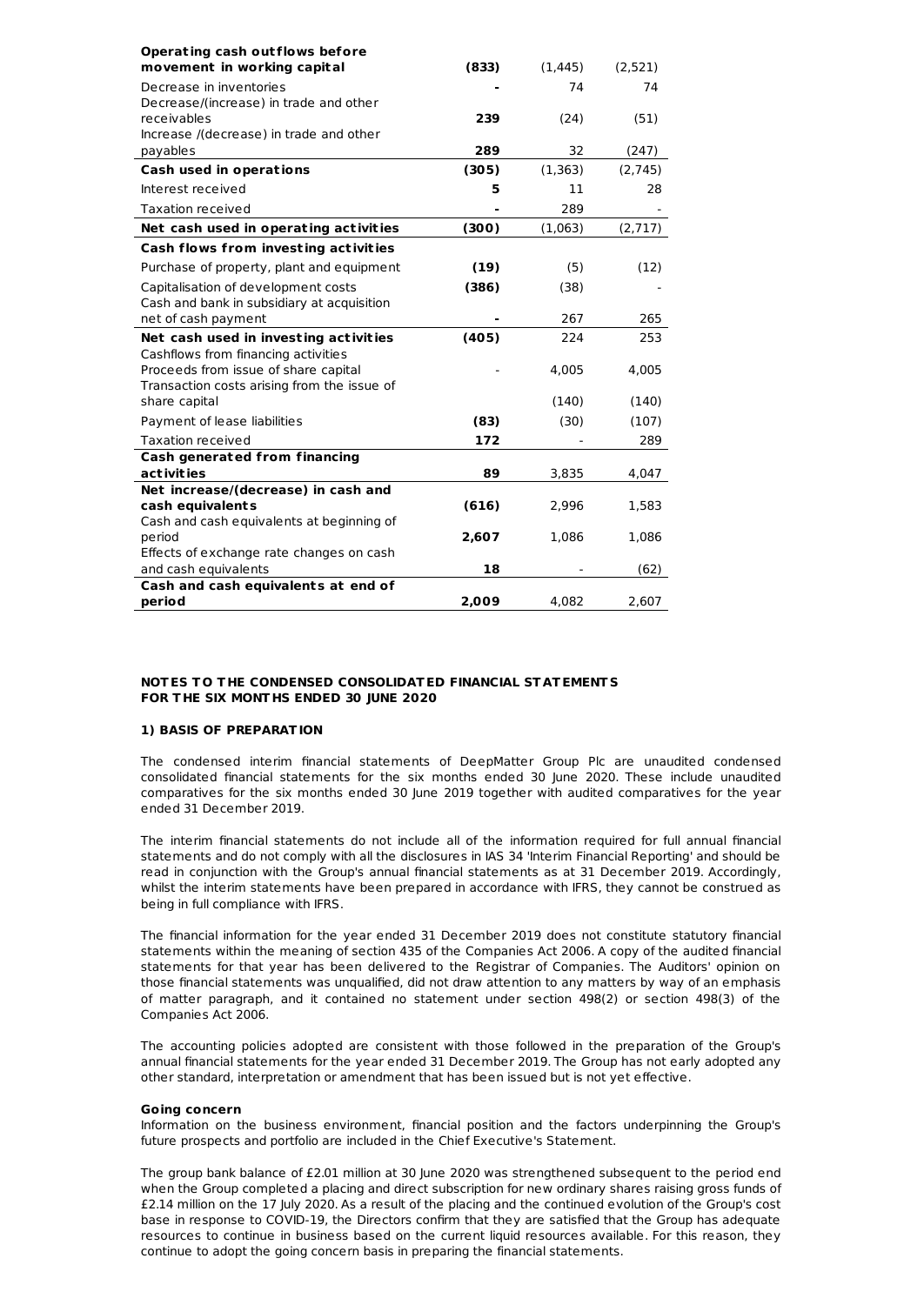# **2) SIGNIFICANT ACCOUNTING POLICIES**

The accounting policies adopted are consistent with those followed in the preparation of the consolidated annual financial statements of DeepMatter Group Plc for the year ended 31 December 2019.

## **3) SEGMENT AL REPORTING**

#### **Operat ing Segments**

The Chief Operating Decision Maker has been identified as the Chief Executive Officer ("CEO") of the company. The Group has two operating segments and the CEO reviews the Group's internal reporting which recognises these two segments in order to assess performance and allocate resources. The Group has determined its reportable segments which are also its operating segments based on these reports.

The Group currently has two operating and reportable segments being DeepMatter and InfoChem;

- · DeepMatter this segment owns, develops and is in the early stage of commercially exploiting intellectual property, software, hardware and data analysis capabilities (including machine learning) combined as a visionary, disruptive platform called DigitalGlassware™, enabling step changes in productivity and discovery for scientists in the pharma and life science sectors.
- · InfoChem this segment develops and commercialises cheminformatics software to handle, store and retrieve chemical structures and reactions for application in pharma, life sciences and scientific publications. The segment has industry established market leading tools for the production of synthesis planning and reaction prediction solutions and the automatic extraction of scientific information from text and images.

Information regarding the operation of the reportable segments is included below. The CEO assesses the performance of the operating segments based on revenue and a measure of earnings before interest, tax, depreciation and amortisation (EBITDA) before any allocation of Group overheads, charges for sharebased payment and costs associated with acquisitions. This segment EBITDA is used to measure performance as the CEO believes such information is most relevant in evaluating the results of the segment.

The Group's EBITDA for the year has been calculated after deducting the Group overheads from the EBITDA of the two segments as reported internally. Group overheads include the cost of the Board, listing costs, all the costs of running the premises in Glasgow and Munich, Group marketing, finance, and legal and professional fees.

The segment information is prepared using accounting policies consistent with those of the Group as a whole.

The non-current assets are reviewed by the chief operating decision-maker in reviewing the carrying value of goodwill and intangibles for indicators of impairment. Segment non-current assets are measured in the same way as in the financial statements and the assets are allocated based on the operations of the segment and the physical location of the asset.

The current assets and non-current and current liabilities of the Group are not reviewed by the chief operating decisionmaker on a segment basis and therefore none of the Group's current assets and current and non-current liabilities are segmental assets and liabilities and are all unlocated for segmental disclosure purposes. For that reason, the Group has not disclosed details of these segmental assets and liabilities.

In the six-month period ended 30 June 2020, the Group had 3 customers that exceeded 10% of total revenue, being 21%, 14%, and 11% (2019: 4 customers being 21%, 18%, 13%, and 12%).

All segments are continuing operations.

## **Revenue from cont racts wit h customers by geographic locat ion**

|               | 6 months ended 30 June<br>2020 |                 |       | 6 months ended 30 June<br>2019 |                          |       | Year ended 31 December<br>2019 |           |       |
|---------------|--------------------------------|-----------------|-------|--------------------------------|--------------------------|-------|--------------------------------|-----------|-------|
|               |                                | (Unaudited)     |       |                                | (Unaudited)              |       |                                | (Audited) |       |
|               | External                       | <b>Internal</b> | Total | External                       | Internal                 | Total | External                       | Internal  | Total |
|               | £'000                          | £'000           | £'000 | £'000                          | £'000                    | £'000 | £'000                          | £'000     | £'000 |
| Germany       | 297                            | ۰               | 297   | 78                             | ۰                        | 78    | 576                            | ٠         | 576   |
| Switzerland   | 75                             | ۰               | 75    | 42                             | ٠                        | 42    | 347                            | ٠         | 347   |
| United        |                                |                 |       |                                |                          |       |                                |           |       |
| Kingdom       | 125                            | ۰               | 125   | 61                             | $\overline{\phantom{a}}$ | 61    | 157                            | ۰         | 157   |
| North America | 26                             | $\blacksquare$  | 26    | 29                             | ۰                        | 29    | 103                            | ٠         | 103   |
| Rest of the   |                                |                 |       |                                |                          |       |                                |           |       |
| world         | 13                             | ۰               | 13    | 5                              | ٠                        | 5     | 13                             |           | 13    |
| Revenue       |                                |                 |       |                                |                          |       |                                |           |       |
| for the       |                                |                 |       |                                |                          |       |                                |           |       |
| period        | 536                            |                 | 536   | 215                            |                          | 215   | 1.196                          |           | 1.196 |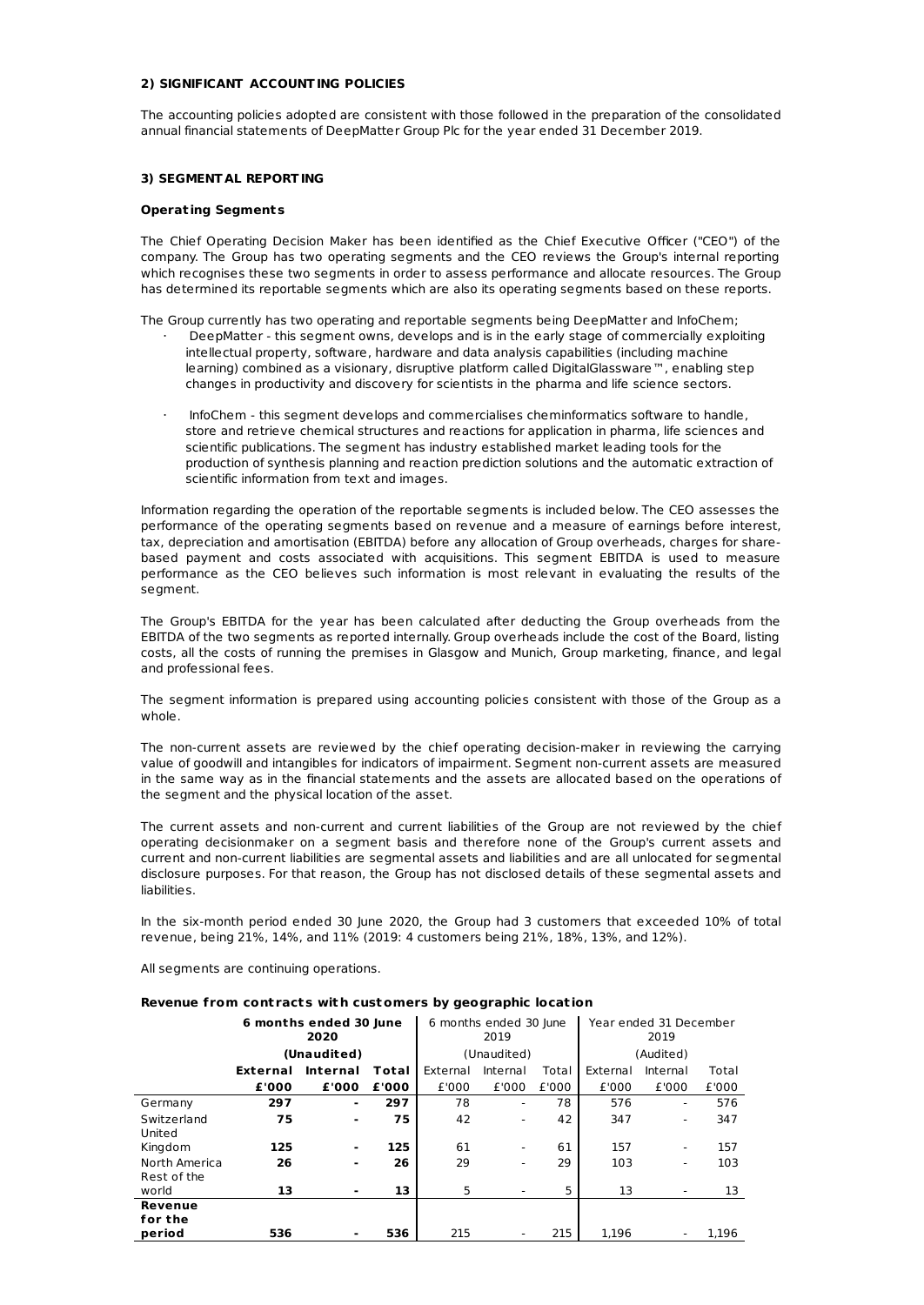The revenues reported above are both by destination and origin.

# **Revenue from cont racts wit h customers by Operat ing Segment**

|                    | 6 months ended 30 June<br>2020 |          |       | 6 months ended 30 lune<br>2019 |                          |       | Year ended 31 December<br>2019 |           |       |  |
|--------------------|--------------------------------|----------|-------|--------------------------------|--------------------------|-------|--------------------------------|-----------|-------|--|
|                    | (Unaudited)                    |          |       | (Unaudited)                    |                          |       |                                | (Audited) |       |  |
|                    | External                       | Internal | Total | External                       | Internal                 | Total | External                       | Internal  | Total |  |
|                    | £'000                          | £'000    | £'000 | £'000                          | £'000                    | £'000 | £'000                          | £'000     | £'000 |  |
| DeepMatter         | 60                             | ٠        | 60    |                                |                          |       | 40                             |           | 40    |  |
| <b>InfoChem</b>    | 476                            | ٠        | 476   | 215                            | -                        | 215   | 1.156                          | ٠         | 1,156 |  |
| Revenue<br>for the |                                |          |       |                                |                          |       |                                |           |       |  |
| period             | 536                            | ۰        | 536   | 215                            | $\overline{\phantom{0}}$ | 215   | 1.196                          |           | 1.196 |  |

# **Loss by Operat ing Segment**

| Loss by Operating segment |                             |                                    |                             |               |                                    |                   |               |                                    |                   |  |  |
|---------------------------|-----------------------------|------------------------------------|-----------------------------|---------------|------------------------------------|-------------------|---------------|------------------------------------|-------------------|--|--|
|                           | 6 months ended 30 June 2020 |                                    | 6 months ended 30 June 2019 |               | Year ended 31 December 2019        |                   |               |                                    |                   |  |  |
|                           | (Unaudited)                 |                                    |                             |               | (Unaudited)                        |                   |               | (Audited)                          |                   |  |  |
|                           | <b>EBITDA</b>               |                                    |                             | <b>EBITDA</b> |                                    |                   | <b>EBITDA</b> |                                    |                   |  |  |
|                           | before                      |                                    |                             | before        |                                    |                   | before        |                                    |                   |  |  |
|                           |                             | share Depreciation,                |                             |               | share Depreciation,                |                   |               | share Depreciation,                |                   |  |  |
|                           | payments                    | based amortisation.<br>acquisition |                             | payments      | based amortisation,<br>acquisition |                   | payments      | based amortisation.<br>acquisition |                   |  |  |
|                           |                             | and costs & share Operating        |                             | and           |                                    | costs & Operating | and           |                                    | costs & Operating |  |  |
|                           | acquisition                 | based                              |                             |               | Profit/ acquisition share based    |                   |               | Profit/ acquisition share based    | Profit/           |  |  |
|                           | costs                       | payments                           | (loss)                      | costs         | payments                           | $(\log s)$        | costs         | payments                           | $(\text{loss})$   |  |  |
|                           |                             |                                    |                             |               |                                    |                   |               |                                    |                   |  |  |
|                           | £'000                       | £'000                              | £'000                       | £'000         | £'000                              | £'000             | £'000         | £'000                              | £'000             |  |  |
| DeepMatter                | (288)                       | (37)                               | (325)                       | (736)         | (30)                               | (766)             | (1,295)       | (78)                               | (1,373)           |  |  |
| <b>InfoChem</b>           | 151                         | (236)                              | (85)                        | (224)         | (89)                               | (313)             | (108)         | (481)                              | (589)             |  |  |
| Group                     |                             |                                    |                             |               |                                    |                   |               |                                    |                   |  |  |
| overheads                 | (742)                       |                                    | (742)                       | (472)         |                                    | (472)             | (1,104)       | L,                                 | (1, 104)          |  |  |
| Acquisition<br>costs      |                             |                                    |                             |               |                                    |                   |               |                                    |                   |  |  |
| Share based               |                             |                                    |                             |               | (42)                               | (42)              |               | (42)                               | (42)              |  |  |
| payments                  |                             | (58)                               | (58)                        |               | (168)                              | (168)             |               | (278)                              | (278)             |  |  |
| Loss                      |                             |                                    |                             |               |                                    |                   |               |                                    |                   |  |  |
| before tax                | (879)                       | (331)                              | (1,210)                     | (1, 432)      | (329)                              | (1,761)           | (2,507)       | (879)                              | (3,386)           |  |  |
| and                       |                             |                                    |                             |               |                                    |                   |               |                                    |                   |  |  |
| interest<br>Group         |                             |                                    |                             |               |                                    |                   |               |                                    |                   |  |  |
| interest and              |                             |                                    |                             |               |                                    |                   |               |                                    |                   |  |  |
| tax                       |                             |                                    | 39                          |               |                                    | 96                |               |                                    | 369               |  |  |
| <b>Discontinued</b>       |                             |                                    |                             |               |                                    |                   |               |                                    |                   |  |  |
| operations                |                             |                                    |                             |               |                                    | 29                |               |                                    | 22                |  |  |
| Profit on                 |                             |                                    |                             |               |                                    |                   |               |                                    |                   |  |  |
| disposal of               |                             |                                    |                             |               |                                    |                   |               |                                    |                   |  |  |
| discontinued              |                             |                                    |                             |               |                                    |                   |               |                                    |                   |  |  |
| operation                 |                             |                                    |                             |               |                                    | 14                |               |                                    | 14                |  |  |
| Loss for                  |                             |                                    | (1, 171)                    |               |                                    | (1,622)           |               |                                    | (2,981)           |  |  |
| the period                |                             |                                    |                             |               |                                    |                   |               |                                    |                   |  |  |

Group overheads, share based payments, acquisition costs, interest and tax are not allocated to segments.

# **Non-current assets by segment**

|                                                            | 6 month<br>period<br>ended | 6 month<br>period<br>ended | Year<br>ended<br>31 |
|------------------------------------------------------------|----------------------------|----------------------------|---------------------|
|                                                            | 30 June                    | 30 June                    | December            |
|                                                            | 2020                       | 2019                       | 2019                |
|                                                            | £'000                      | £'000                      | £'000               |
| <b>DeepMatter</b>                                          |                            |                            |                     |
| UK                                                         | 5,092                      | 4,918                      | 4965                |
| Germany                                                    |                            |                            |                     |
| <b>InfoChem</b>                                            |                            |                            |                     |
| UK                                                         |                            |                            |                     |
| Germany                                                    | 2,033                      | 1,676                      | 1891                |
| <b>Total non-current segment</b><br>assets<br>Unallocated: | 7,125                      | 6,594                      | 6856                |

Financial assets at fair value through other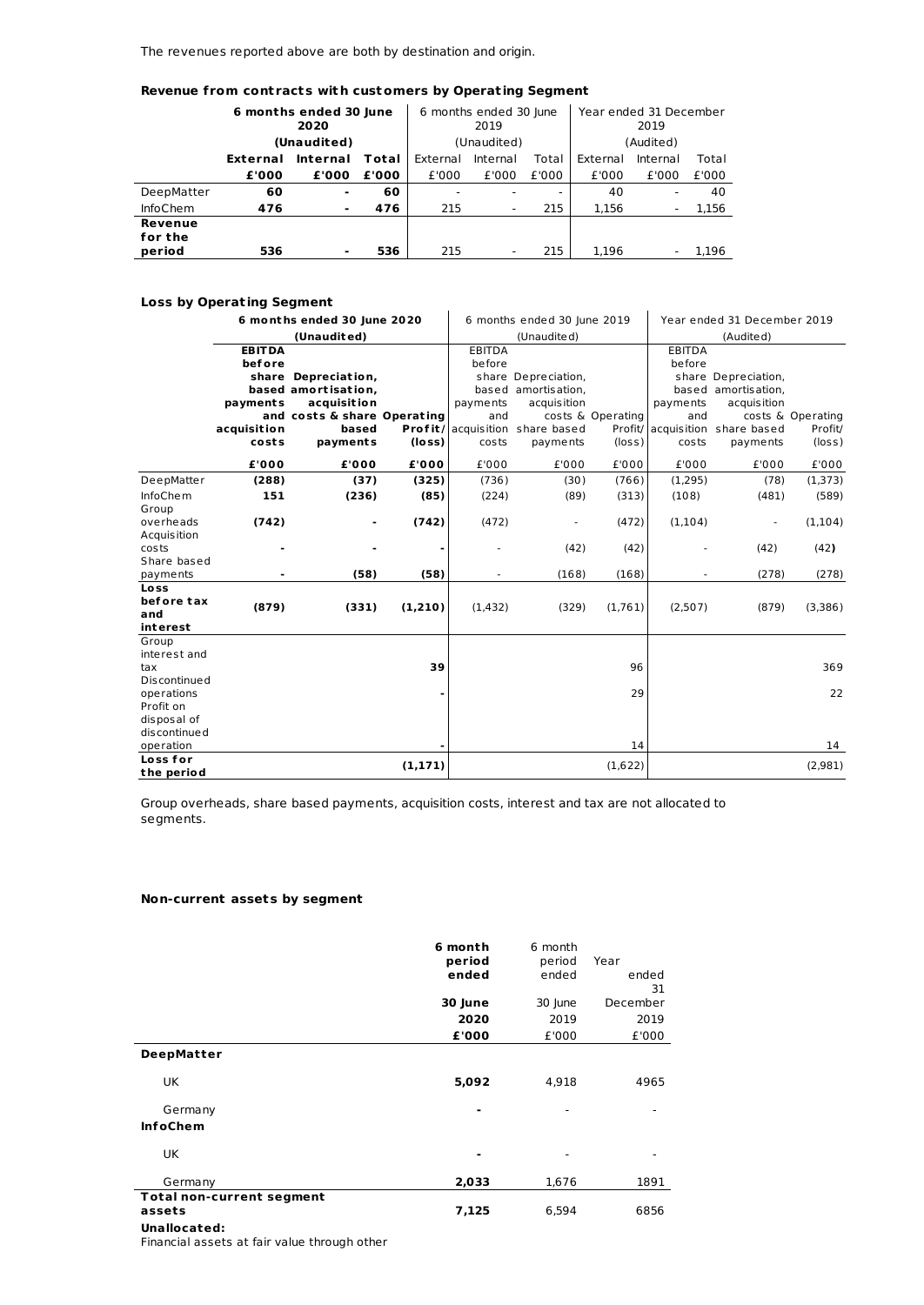| comprehensive income                |       |       |      |
|-------------------------------------|-------|-------|------|
| Total non-current assets as per the |       |       |      |
| statement of financial position     | 7.128 | 6.597 | 6859 |

## **4) LOSS PER SHARE (BASIC AND DILUTED)**

Basic earnings or loss per share is calculated by dividing the gain or loss attributable to ordinary shareholders by the weighted average number of ordinary shares in issue during the period.

For diluted earnings or loss per share, the weighted average number of ordinary shares in issue is adjusted to assume conversion of all dilutive potential ordinary shares.

|                                                                                                                                                  | 6 months<br>ended 30<br>June 2020 | 6 months<br>ended 30<br>June 2019 | Year ended<br>31 December<br>2019 |
|--------------------------------------------------------------------------------------------------------------------------------------------------|-----------------------------------|-----------------------------------|-----------------------------------|
|                                                                                                                                                  | (Unaudited)                       | (Unaudited)                       | (Audited)                         |
| <b>Continuing operations</b><br>Loss attributable to equity holders of the Group<br>(E'000)                                                      | (1,171)                           | (1,665)                           | (3,017)                           |
| Weighted average number of shares in issue ('000)                                                                                                | 736,534                           | 662.535                           | 699,839                           |
| Basic and diluted loss per share (pence)                                                                                                         | (0.16)                            | (0.25)                            | (0.43)                            |
| <b>Total operations</b><br>Loss attributable to equity holders of the Group<br>(E'000)<br>Weighted average number of dilutive shares in<br>issue | (1,171)<br>736,534                | (1,622)<br>662.535                | (2,981)<br>699.839                |
| Basic and diluted loss per share (pence)                                                                                                         | (0.16)                            | (0.24)                            | (0.42)                            |

Basic loss per share is based on the total loss after tax for the period and the weighted average number of ordinary shares of £0.0001 each in issue during the period. Diluted loss per share is calculated by adjusting the average number of ordinary shares in issue during the period to assume conversion of all dilutive potential ordinary shares. The Company had a total of 74,026,944 potentially issuable dilutive ordinary shares in existence at the 30 June 2020 period end; (31 December 2019; 74,015,278; 30 June 2019: 74,116,667), comprised of 9,226,944 share options, 22,000,000 deferred consideration shares issued in relation to the acquisition of OpenIOLabs Limited and 42,800,000 deferred consideration shares issued in relation to the acquisition of InfoChem GmbH. The 74,026,944 potentially issuable dilutive shares have not been included in the calculations due to their potential issuance having an effect to reduce loss per share attributable to equity holders.

# **5) RELATED PART Y T RANSACTIONS**

The Group has taken advantage of the exemptions contained within IAS 24 - 'Related Party Disclosures' from the requirement to disclose transactions between Group companies as these have been eliminated on consolidation.

The Group recognised sales of £73,000 (30 June 2019: £nil) in respect of the 'Services Agreement' between InfoChem and Springer Group companies. There was £nil outstanding at the end of the period (30 June 2019: £nil.)

The Group paid £108,000 (2018: £nil) in respect of office lease costs between InfoChem and 'Springer Fachmedien Munchen GmbH'. There was £19,000 outstanding at the end of the period (30 June 2019: £nil).

In addition, during the period the Company paid remuneration to the Directors' in accordance with their service contracts and letters of appointment.

## **6) EVENT S SUBSEQUENT T O PERIOD ENDED 30 JUNE 2020**

On the 17 July 2020, the Group successfully raised gross proceeds of £2.14 million through the issue of 130,830,001 Placing Shares and 11,733,334 Subscription Shares at an issue price of 1.5 pence per New Ordinary Share. The proceeds have further strengthened the Group's balance sheet and have allowed the Group to increase its investing in sales, marketing, distribution and support, enabling it to grow market share of its DigitalGlassware™ technology platform and cheminformatics product lines, including ICSynth.

## **7) HALF YEAR FINANCIAL REPORT**

A copy of this half year report, as well as the prior year annual statutory accounts, is available on the Company**'**s website at [www.deepmattergroup.com](http://www.deepmattergroup.com)